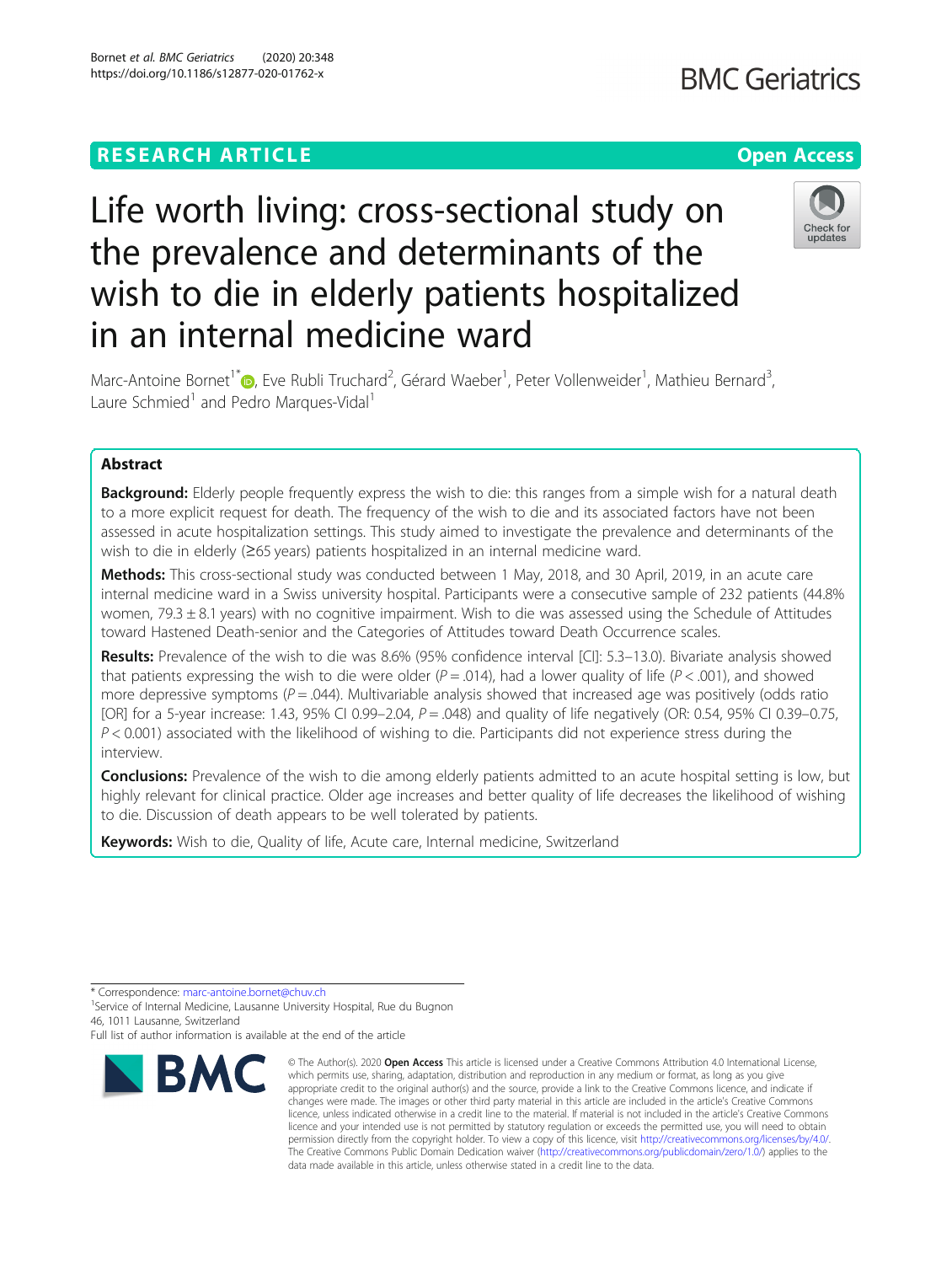# Background

Elderly people frequently express the wish to die (WTD): this ranges from a simple wish for a natural death to more extreme expressions of an explicit request to die [\[1](#page-7-0)]. A Dutch study of 1794 people aged 58 to 98 years showed that 3.4% had wished to die during the previous week, and that 15.3% had reported such thoughts in the past  $[2]$  $[2]$ . A Swiss study of 101 patients aged ≥65 years in a geriatric rehabilitation setting showed that up to 14.9% wished to die [\[3](#page-7-0)]; another study of 280 nursing home residents found that up to 22.1% wished to die, almost all of who wished for a natural death [\[4](#page-7-0)].

Studies of elderly persons have identified a relationship between the WTD and lower social support [[2,](#page-7-0) [5](#page-7-0)], depression [[2,](#page-7-0) [6](#page-7-0), [7\]](#page-7-0), lower religiosity [\[8\]](#page-7-0), and low selfassessed health [[9\]](#page-7-0). A review of clinical studies showed that non-physical determinants (psychological, spiritual, and social dimensions) are the most important causes of the WTD [[7\]](#page-7-0). Conversely, quality of life (QoL) may be an understudied and important determinant of the WTD, given the substantial literature indicating an association between suicide and decreased QoL [\[10](#page-7-0), [11](#page-7-0)].

Patients admitted to internal medicine units frequently present with multimorbidity [\[12](#page-7-0)], which can degrade QoL and hasten the WTD. This multimorbidity requires complex diagnostic and therapeutic strategies. Development of a therapeutic plan is particularly challenging when the patient wishes to die. Moreover, no studies have explored the WTD in this acute setting, and the issue is not part of clinical routine. By contrast, attitudes to resuscitation are commonly investigated [[13\]](#page-7-0). A WTD may be indirectly expressed if the patient chooses a donot-resuscitate (DNR) order.

Hence, this study aimed to assess the prevalence, determinants, and consequences for DNR orders of the WTD among patients aged ≥65 years admitted to an internal medicine ward. Our hypotheses were that the WTD is frequently expressed in patients hospitalized in internal medicine, and that the patient's QoL, and social, psychological, spiritual, and biological factors influence the WTD and the attitude toward DNR orders. This study also aimed to assess the degree of stress generated in the interviewee by an interview querying their WTD attitude.

# Methods

### Setting

This cross-sectional study was conducted between 1 May, 2018, and 30 April, 2019, in the internal medicine ward of Lausanne University Hospital, Switzerland. The internal medicine ward has a 166-bed capacity and admits 5550 patients per year, two-thirds of who are ≥65 years old.

#### Sample size

Sample size was based on data reported by Rurup et al. [[2\]](#page-7-0) and calculations were performed using PS Power and Sample Size version 3.0 [[14\]](#page-7-0). Considering a WTD prevalence of 15% [\[2](#page-7-0)], an alpha value of 5%, and a power of 80%, a sample size of 250 was considered adequate. Considering a 50% exclusion rate, a 40% refusal rate, and 10% of the records to have missing data, it was necessary to screen 900 patients.

#### Selection procedure

Before being considered eligible for the study, patients aged ≥65 years were screened for language skills and cognitive impairment. For pragmatic reasons, screening was conducted on the second day of hospitalization; the first day was too busy owing to all the clinical procedures performed during the admission process. As a large number of patients were admitted to the ward, it was not possible to screen them all. The study nurse visited a different sector each day according to a previously established schedule. All patients within the selected sector were screened. Patients were excluded from this screening if one of the following conditions was present: 1) previous participation in the study; 2) refusal of cognitive screening; and 3) cognitive screening not feasible (e.g. patient transferred to another unit or too ill to cooperate). Cognitive evaluation was performed using the 6-Item Cognitive Screener [[15\]](#page-7-0) and cognitive impairment was defined as a score < 3. Patients unable to speak French or who had cognitive impairment were considered ineligible to participate. Patients eligible for participation were invited to participate and given written information about the study. In accordance with the relevant Swiss legislation and ethics committee guidelines, eligible patients had a 24-h period to make their decision about participating; after this 24-h period, patients willing to participate signed a consent form and were included in the study.

#### Data collection

Data were collected in face-to-face interviews with a research nurse trained in palliative care. Participants completed several standardised study questionnaires, which have been previously published elsewhere and are free to use for research purposes. These instruments are described below. The interviews lasted approximately 1 h and were conducted in a closed room, where the research nurse was alone with the participant. Special attention was paid to study participants: the nurse listened patiently and carefully to each participant.

# Wish to die

As WTD instruments vary [\[3](#page-7-0)], we assessed WTD using two validated instruments to ensure that the construct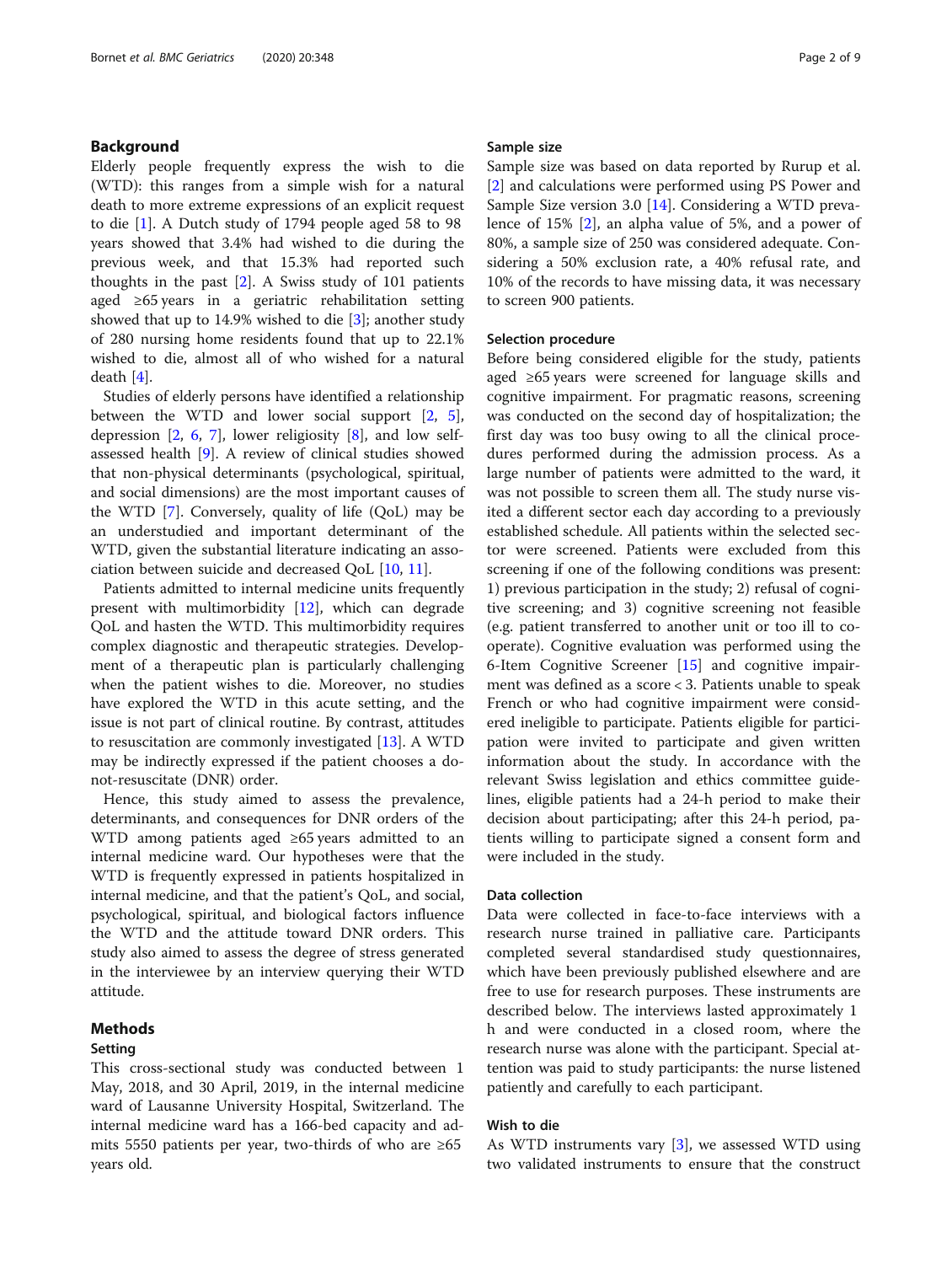was adequately measured in this large sample. We considered patients to show a WTD if responses on either or both instruments were positive.

The French version of the Schedule of Attitudes toward Hastened Death-senior (SAHD-senior) assesses the intensity of the WTD in elderly persons by evaluating attitudes to death, the wish to die/live, and the fear of physical/psychological suffering [\[3](#page-7-0)]. It is a modified version of the SAHD, which was originally validated for young terminal stage patients [\[16](#page-7-0)]. The SAHD-senior consists of 20 true–false statements; the total score ranges between 0 and 20. Scores ≥10 indicate a WTD.

The French version of the Categories of Attitudes toward Death Occurrence (CADO) measures quality of the WTD [[3](#page-7-0)]. It is based on a qualitative study conducted by Schroepfer [[17](#page-7-0)] and contains six categories (1: neither ready nor accepting; 2: not ready but accepting; 3: ready and accepting; 4: ready, accepting, and wishing death would come; 5: considering a hastened death but having no specific plan; and 6: considering a hastened death with a specific plan). Categories 4 to 6 express an active WTD.

#### Other covariates

QoL was assessed using two instruments. The first was the French version of the Quality of life – Control, Autonomy, Self-realization and Pleasure (CASP-12) [\[18](#page-7-0)], which was specifically developed for elderly respondents [[19,](#page-7-0) [20\]](#page-7-0). The CASP-12 consists of 12 questions; responses are on a Likert scale of 0 to 3. The total score ranges between 0 and 36; higher scores indicate better QoL. The second instrument was a single question scored on a numerical scale between 0 ('worst QoL') and 10 ('best QoL'). This scale has been shown to be reliable compared with multi-item scales [\[21,](#page-7-0) [22\]](#page-7-0).

Social and family support were evaluated using the French version of the Medical Outcomes Study Social Support Survey (MOS-SSS) [[23,](#page-7-0) [24](#page-7-0)]. This validated tool contains 19 questions that rate four dimensions (tangible support, affective support, positive social interaction, and emotional/informational support). Responses are on a Likert scale ranging from 1 to 5. The pooled responses are converted to a score ranging between 0 and 100; high scores indicate excellent social support.

Depressive symptoms were assessed using the 20-item Center for Epidemiologic Studies-Depression (CES-D) scale [[25\]](#page-7-0). The CES-D has been validated for elderly respondents and translated into French [\[26](#page-7-0)]. It comprises 20 questions, and responses are on a 4-point Likert scale. The final score ranges between 0 and 60; scores ≥16 indicate clinical depression.

Spirituality was assessed using three questions (spiritual person, place in life, importance during illness) from the semi-structured clinical interview SPIR (Spiritual needs and preferences) [[27](#page-7-0)]. Responses to each question are on a numerical scale ranging between 0 and 10; higher values indicate that the respondent places great importance on spirituality. The adapted SPIR score was the average of all responses.

The degree of stress generated by an interview querying the WTD attitude was assessed at the end of the interview on a numerical scale between 0 and 10. Higher scores indicate greater stress.

Do-not-resuscitate (DNR) orders are requested from all patients hospitalized at Lausanne University Hospital [[13\]](#page-7-0). This information was collected at admission and recorded in the patient's electronic record.

Information about age, gender, case severity (Charlson score) [[28\]](#page-7-0), number of medications (at admission), and functional status (Combined Braden activity and mobility subscale) [[29\]](#page-7-0) were obtained from medical records.

#### Ethical statement

The ethics commission of Canton Vaud (CER-VD, [www.](http://www.cer-vd.ch) [cer-vd.ch](http://www.cer-vd.ch)) approved the study (reference 2017–01875, decision of 6 December, 2017). The study was performed in accordance with the Helsinki declaration and its former amendments, and in accordance with the relevant Swiss legislation.

As a safety issue, we systematically monitored if participants needed to begin psychiatric treatment related to the WTD during the first 2 weeks of hospitalization. If over 10% had experienced distress, the study would have been stopped. In the end, no participants presented a worsening of their psychological status following the interview.

#### Statistical analysis

Statistical analyses were performed using Stata version 15.1 (Stata Corp, College Station, Texas, USA). Missing data (which were infrequent) were not replaced. WTD prevalence was expressed as percentages and 95% confidence intervals (CI) calculated using the Poisson method. Agreement between the two WTD instruments (SAHD-senior and CADO) was assessed using Cohen's kappa. Following previous studies [\[4](#page-7-0)], data for all patients expressing a WTD on at least one of the two instruments were pooled. Descriptive results for the WTD (yes/no) were expressed as averages  $\pm$  standard deviations (SD) or as medians [interquartile ranges] for continuous variables, and as number of participants (percentages) for categorical variables.

Bivariate analyses were performed using Student's t-test or the Mann–Whitney test for continuous variables and the chi-square test for categorical variables. Variables significantly associated with the WTD in a bivariate analysis were then tested using a multivariable analysis, as follows: first, each variable was tested after adjusting for age;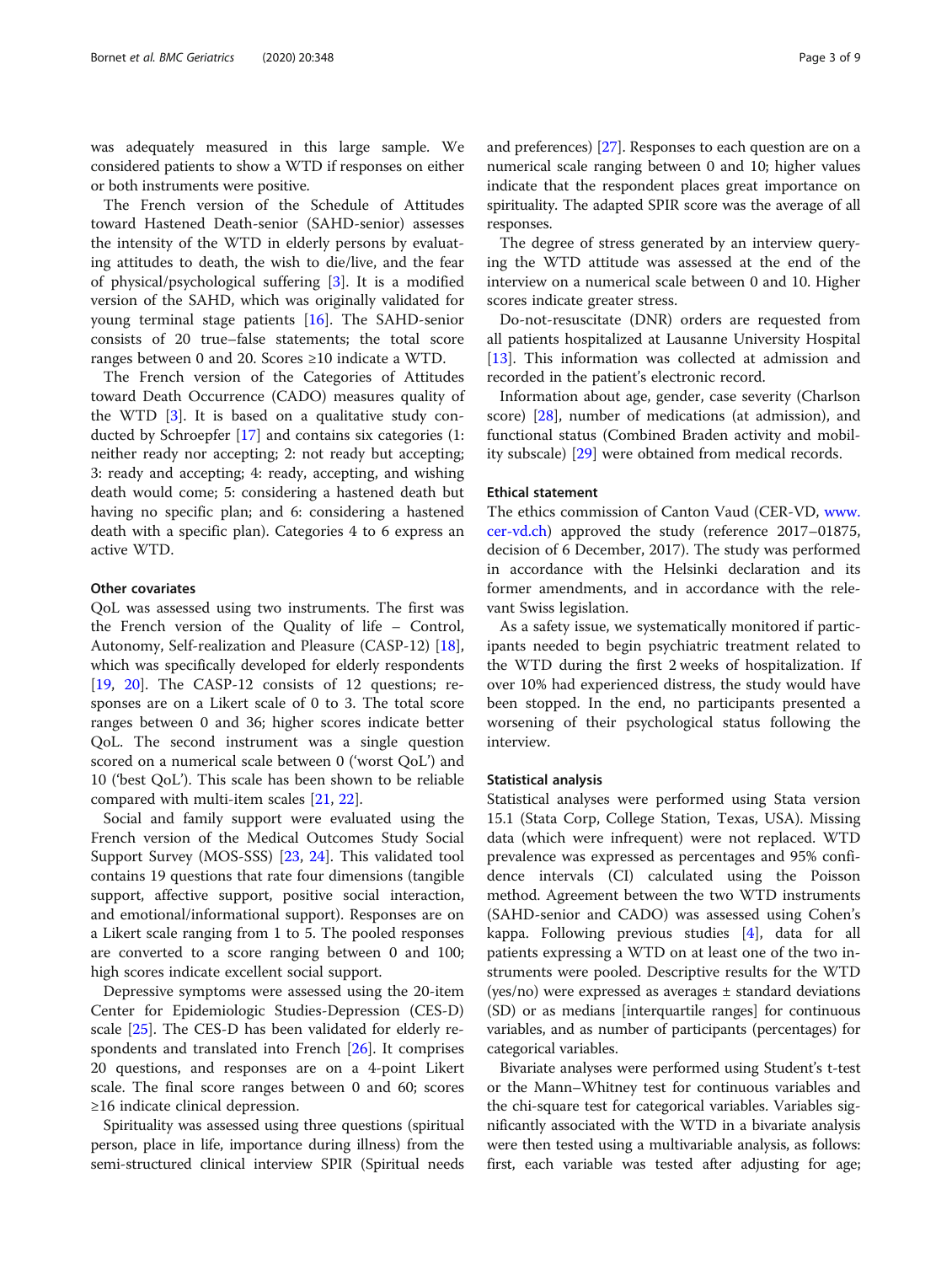second, all variables were included in a single model; third, the results of the second step were confirmed using stepwise backward and forward procedures, with a P-value for entry of .05 and a P-value for removal of .10. Multivariable analysis was performed using logistic regression and the results were expressed as odds ratios (OR) and 95% CIs. For multivariable analysis, the effects of a 5-year increase in age, a 5-point increase in the CASP-12 score, and a 2 point increase in the CES-D score were used. Statistical significance was assessed at  $P < .05$ .

# Results

#### Participants

Of the initial 997 patients eligible for screening, 539 (54%) were eligible for study inclusion and 232 (23%) consented to participate. The selection procedure is summarized in Fig. 1 and the characteristics of patients who did and did not consent are summarized in Additional Table [1.](#page-6-0) Patients who consented had a lower

### Prevalence of the wish to die

The distribution of SAHD-senior and of CADO scores is shown in Figs. [2a](#page-4-0) and b, respectively. The mean SAHDsenior score was 4.4 (SD 2.8, median 4.0) and the mean CADO score was 2.2 (SD 0.8, median 2.0).

The prevalence (95% CI) of the WTD was 5.6% (3.0– 9.4;  $N = 13$ ) according to SAHD-senior scores, 6.5%  $(3.7–10.4; N = 15)$  according to CADO scores, and 8.6%  $(5.3-13.0; N = 20)$  for both instruments. The agreement between the SAHD-senior and CADO scores was 0.544 (kappa),  $P < .001$ .

# Determinants of the wish to die

The characteristics of patients reporting and not reporting a WTD are summarized in Table [1.](#page-4-0) Compared with patients not wishing to die, patients expressing the

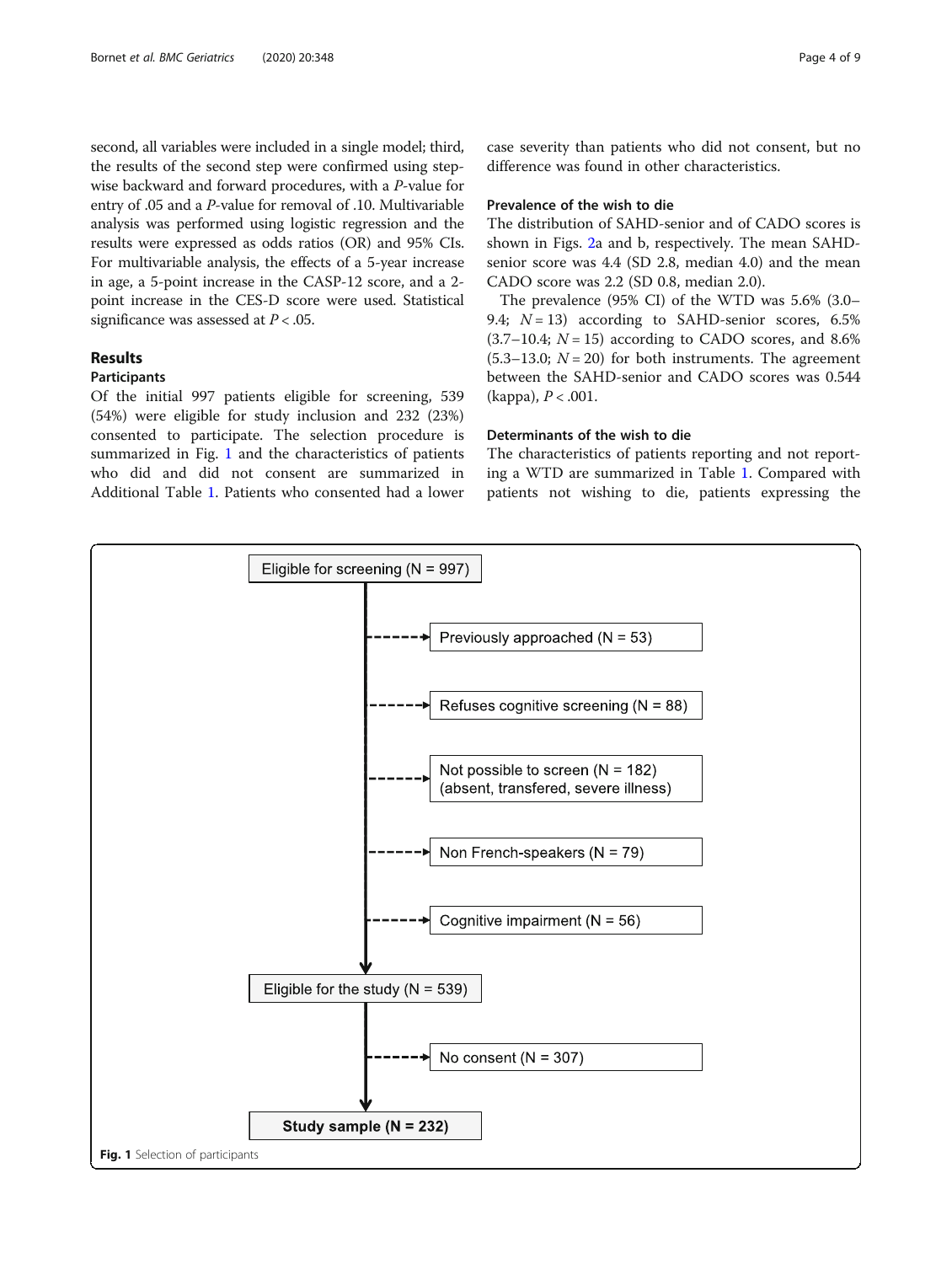<span id="page-4-0"></span>

WTD were significantly older, had a lower QoL, and more depressive symptoms (Table 1).

The results of the multivariable analysis are presented in Table [2](#page-5-0). After adjusting for age, QoL (CASP-12 or single question) was negatively associated with the WTD, whereas depressive symptoms were positively associated. When all variables were included in the model, age was positively associated and QoL (single question) was negatively associated with the WTD. However, there was no association between the WTD and depressive symptoms or QoL as assessed using the CASP-12. These findings were confirmed by the stepwise logistic regression (not shown).

Restricting the analysis to the WTD as assessed either by the SAHD-senior or the CADO produced the same results, except that age was no longer significantly associated with the WTD assessed using the SAHD-senior (Additional Table [2\)](#page-6-0).

#### Degree of stress

The median and [interquartile range] of the reported stress score was  $0$  [0–1] and  $0$  [0–0] for patients with and without a WTD, respectively (Mann–Whitney test,  $P = .102$ ).

# **Discussion**

We report for the first time the prevalence of the WTD in elderly patients hospitalized for acute care in internal medicine. One out of twelve patients expressed a WTD, and QoL was the main determinant of the WTD. Our hypotheses were therefore only partially supported.

#### Prevalence of the wish to die

Prevalence of the WTD was low: 5.6% according to SAHD-senior scores, 6.5% according to CADO scores, and 8.6% according to both scores. Previous studies of older adults in non-acute hospital settings showed a

|  |  | <b>Table 1</b> Clinical characteristics of participants, overall and according to the presence of a wish to die |  |  |  |  |  |  |  |  |  |  |  |
|--|--|-----------------------------------------------------------------------------------------------------------------|--|--|--|--|--|--|--|--|--|--|--|
|--|--|-----------------------------------------------------------------------------------------------------------------|--|--|--|--|--|--|--|--|--|--|--|

|                                  | <b>Total sample</b> | No wish to die | Wish to die | P-value             |
|----------------------------------|---------------------|----------------|-------------|---------------------|
| Sample size                      | 232                 | 212            | 20          |                     |
| Age, mean (SD), years            | 79.3 (8.1)          | 78.9 (8.2)     | 83.6 (6.4)  | .014                |
| Women, %                         | 44.8                | 44.8           | 45.0        | .987                |
| CASP-12, mean (SD)               | 26.1(5.3)           | 26.5(5.1)      | 21.4(5.3)   | < 0.001             |
| QoL - Single question, mean (SD) | 6.9(1.8)            | 7.1(1.6)       | 4.8(2.6)    | < 0.01 <sup>a</sup> |
| MOS-SSS, mean (SD)               | 73.6 (15.6)         | 74.0 (15.7)    | 69.2 (14.1) | .114 <sup>a</sup>   |
| CES-D, mean (SD)                 | 12.5(6.7)           | 12.2(6.5)      | 16.0(7.8)   | $.044^{\circ}$      |
| Adapted SPIR, mean (SD)          | 5.9(3.2)            | 5.9(3.3)       | 5.7(2.7)    | .619 <sup>a</sup>   |
| Charlson score, mean (SD)        | 5.9(11.0)           | 5.3(8.1)       | 12.7(26.3)  | .447a               |
| Number of medications, mean (SD) | 7.4(3.8)            | 7.5(3.9)       | 5.9(3.4)    | .067 <sup>a</sup>   |
| Functional status, mean (SD)     | 6.3(1.3)            | 6.3(1.3)       | 6.2(1.3)    | .805                |
| DNR order, %                     | 71.4                | 69.8           | 88.2        | .108                |

Adapted SPIR Spiritual needs and preferences (score: 0 to 10), CASP-12 Control, autonomy, self-realization and pleasure 12 items – French version (score: 0 to 36), CES-D Center for epidemiologic studies - depression (score: 0 to 60), DNR do not resuscitate, MOS-SSS Medical outcome study social support survey (score: 0 to 100), QoL Quality of life (score: 0 to 10). Wish to die defined as either a SAHD-senior score ≥ 10 or a CADO category ≥4. Between-group comparisons performed using Student's t-test or Mann–Whitney test (<sup>a</sup>) for continuous variables and chi-square for categorical variables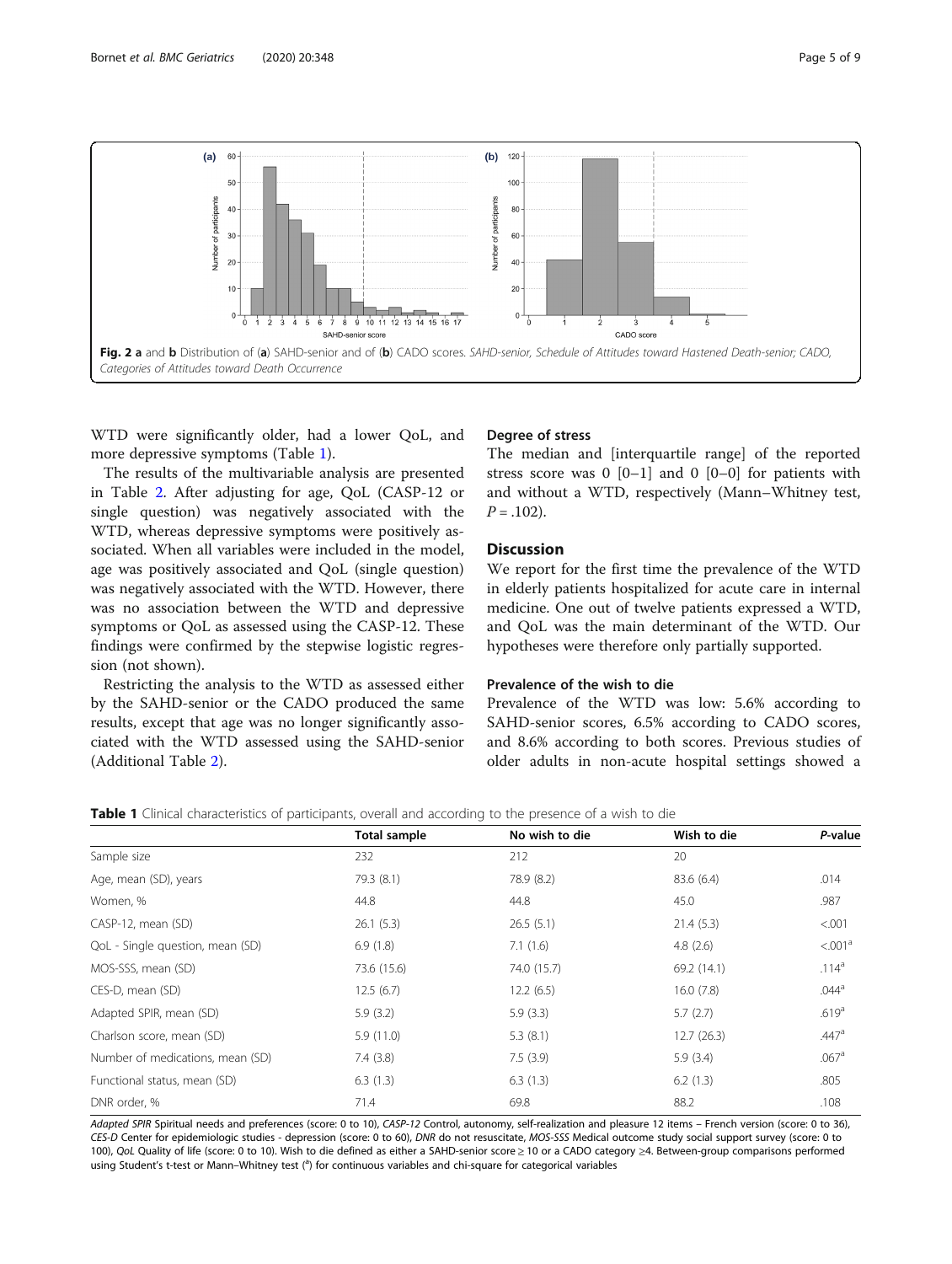|                                | Model 1                  | P-value | Model 2             | P-value |
|--------------------------------|--------------------------|---------|---------------------|---------|
| Age (per 5-year increase)      | $\overline{\phantom{m}}$ |         | $1.43(1.00 - 2.04)$ | .048    |
| CASP-12 (per 5-point increase) | $0.41(0.26 - 0.66)$      | < 0.001 | $0.84(0.44 - 1.60)$ | .599    |
| QoL - Single question          | $0.54(0.41 - 0.70)$      | < 0.001 | $0.54(0.39 - 0.75)$ | < 0.001 |
| CES-D (per 2-point increase)   | 1.17 (1.02–1.33)         | .022    | $1.00(0.84 - 1.20)$ | .984    |

<span id="page-5-0"></span>Table 2 Multivariable analysis of determinants of the wish to die

CASP-12 Control, autonomy, self-realization and pleasure 12 items – French version, CES-D Center for epidemiologic studies – depression, QoL Quality of life Model 1: adjusted for age; model 2: all variables included. Multivariable analysis was performed using logistic regression and results were expressed as odds ratios and 95% confidence intervals

prevalence of 8.9–14.9% (using either or both instruments) in geriatric rehabilitation inpatients [[3\]](#page-7-0), and 4.0– 22.1% (using either or both instruments) in nursing homes [[4\]](#page-7-0). WTD prevalence in this study was also lower than for palliative care patients in a previous study using the SAHD, which found a prevalence of between 3.9 and 28% (4.6 to 17% using the same cutoff as in the present study) [\[30](#page-7-0)]. A likely explanation for the lower WTD prevalence in our study is that elderly patients hospitalized in acute care expect a favourable outcome and do not consider death an option.

Of the 20 patients expressing a WTD according to SAHD-senior or CADO scores, only 8 (40%) were identified by both instruments. Indeed, there was a moderate agreement between instruments, suggesting that they cannot be used interchangeably. This moderate agreement may explain the different prevalence rates and associations between WTD and other covariates, as the instruments do not capture the WTD in the same patients. This variability between WTD instruments has been noted previously [\[30\]](#page-7-0). The authors of a previous validation article found lower variation between the SAHD-senior and the CADO [[3](#page-7-0)], perhaps because of the non-acute context, where patients present with more chronic symptomatology. Overall, our results suggest that WTD prevalence is low but highly relevant for clinical practice in an acute care setting, and that the two WTD instruments do not capture the WTD in the same individuals.

#### Determinants of the wish to die

Older age was associated with a greater likelihood of the WTD, a finding also reported previously [[4,](#page-7-0) [16\]](#page-7-0). The association between older age and the WTD was particularly strong in the present study, probably because the average age was almost 80 years. According to one systematic review, most other studies have assessed patients with an average age of 60 years [\[30\]](#page-7-0). The fact that elderly people are more accepting of death [\[31\]](#page-7-0) may explain the strong link between the WTD and age in our study. Importantly, most elderly participants had a passive WTD. This suggests that elderly patients do not want active interventions to induce the end of life, but wish for death as a consequence of the disease course.

This is consistent with findings from a study on end-oflife decisions among 38 chronically ill Canadian elderly inpatients: most patients rejected the idea of active interventions to induce death, but favoured the withholding and withdrawing of treatment [\[32](#page-7-0)].

Worse QoL was associated with a greater likelihood of the WTD. This association was in line with our initial hypothesis and, to our knowledge, no other studies have assessed the association between QoL and WTD. Interestingly, no association was found between other biopsychosocial–spiritual factors and the WTD, probably because QoL surpasses other biopsychosocial–spiritual variables as a reason for (not) wishing to die. Indeed, it has been shown that elderly persons with significant limitations or illnesses may rate their QoL as excellent, a condition termed the 'disability paradox'. This is because QoL cannot be reduced to a general health status, and includes psychological resources or family support [\[33](#page-7-0)], as assessed in this study. Therefore, patients who consider their QoL as adequate may not express a WTD, and interventions that positively influence QoL may limit the WTD.

Presence of depressive symptoms was associated with a higher WTD in the bivariate analysis, but this association was no longer significant after multivariable adjustment. Our findings do not replicate those of previous studies [\[7](#page-7-0)], and could be explained by the fact that medically ill elderly patients score higher on the CES-D somatic items regardless of their psychological status [\[34](#page-7-0)]. Indeed, we found that 23% of patients without a WTD had clinical depression, compared with only 9% in a study of community-dwelling Dutch elderly people [\[2](#page-7-0)]. Overall, our results suggest that depression may not be as important as QoL in influencing the WTD among elderly hospitalized patients.

Prevalence of DNR orders was higher than reported in a previous study  $(71\% \text{ vs. } 53\%)$   $[13]$  $[13]$ . This may be because our sample was older, the likelihood of a DNR order increases with age, and the systematic collection of DNR orders has been progressively implemented in our hospital since 2013. No significant association was found between the WTD and DNR orders. A possible explanation is that participants are aware of the inevitability of their death, but still hope to recover from an acute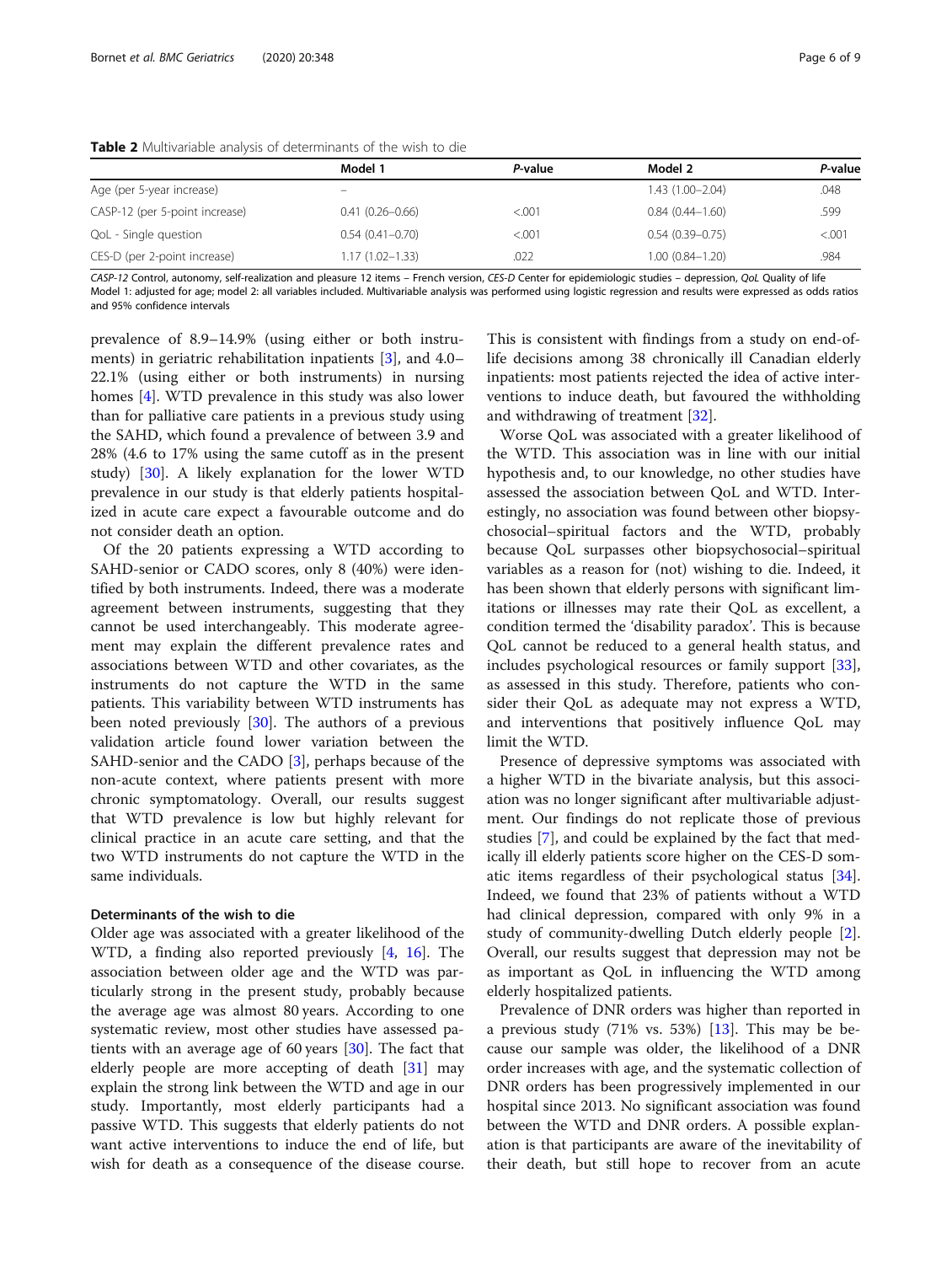<span id="page-6-0"></span>illness and leave hospital alive. Indeed, a previous study showed that preference to die at home was associated with higher odds (8.29) of DNR orders [[35\]](#page-7-0). As no information related to place of death was collected, we cannot confirm this finding. This absence of significant association is consistent with a previous study, among end-stage amyotrophic lateral sclerosis patients [\[8](#page-7-0)].

#### Degree of stress

Participants did not experience stress during the interview. The safe environment, which included a period of patient listening, may have had a positive effect on participants. These findings are consistent with those from studies of end-of-life patients [[36](#page-7-0), [37](#page-7-0)], and suggest that WTD assessment, when adequately implemented, does not affect the mood of participants. Hence, this topic should not be avoided by care teams when directly brought up by the patient [[36](#page-7-0), [38](#page-7-0)]; furthermore, these types of discussions can be initiated by clinicians.

#### Implications for clinical practice and research

Our results provide useful information for future studies assessing the prevalence and determinants of the WTD. First, there should be no anxiety about discussing the WTD with patients. Second, SAHD-senior and/or CADO assessments can be used in internal medicine wards, where we have described a significant prevalence of WTD. The CADO is quickly administered and can be used as a screening tool. In contrast, the SAHD-senior may help to identify the intensity of a WTD [[3\]](#page-7-0). Ideally, the WTD should be assessed several times during the patient's stay, given its evolution over time [[39\]](#page-7-0). Third, QoL can be assessed with a single question rather than with complex questionnaires.

#### Study limitations

This study has some limitations. First, we pooled the results from two instruments measuring different WTD dimensions. However, this is common practice [\[4\]](#page-7-0) and the conclusions were similar when the analyses were restricted to each instrument. Second, the number of patients expressing a WTD was low, which reduces the statistical power of the analysis. However, compared with other studies, our sample size can be considered large. Only 93% of the calculated sample size was reached, which may have also slightly reduced the statistical power. However, we believe that the magnitude of this reduction was minimal. Third, we cannot exclude the possibility of selection bias; patients who were more depressed or more unwell may have refused to participate because they could not engage with this sensitive issue. Hence, it is possible that WTD prevalence may have been underestimated and that some associations (e.g. between QoL and the WTD) may be stronger than

reported. Further, owing to consent issues, it was not fully possible to compare the characteristics of our sample with those of similar hospitalized patients. Hence, we cannot assume that our sample is representative of the target population. Fourth, the cross-sectional design of the study cannot take into account the fluctuating nature of the WTD [\[39\]](#page-7-0). However, many studies have assessed WTD only once  $[2-4, 16, 17]$  $[2-4, 16, 17]$  $[2-4, 16, 17]$  $[2-4, 16, 17]$  $[2-4, 16, 17]$  $[2-4, 16, 17]$  $[2-4, 16, 17]$  $[2-4, 16, 17]$  $[2-4, 16, 17]$ , as the variability of the WTD would add an extra complexity to the data analysis and interpretation. Finally, the study was conducted at a single hospital in French-speaking Switzerland, which has a population characterized by a high prevalence of atheism [\[40\]](#page-8-0) and a high educational background. Unlike in many other countries, legalized assisted suicide is available in Switzerland, which facilitates the discussion of death among the population. Hence, our results may not be generalizable to other countries. It would be of interest to replicate our study in such countries and to compare the results.

#### Conclusions

WTD prevalence among elderly patients admitted to an acute hospital setting was low, but highly relevant for clinical practice. The agreement between two instruments assessing the WTD was moderate. Older age increased and better QoL reduced the likelihood of the WTD. Discussion of death appeared to be well tolerated by patients. More research on how to assess WTD is needed.

#### Supplementary information

Supplementary information accompanies this paper at [https://doi.org/10.](https://doi.org/10.1186/s12877-020-01762-x) [1186/s12877-020-01762-x.](https://doi.org/10.1186/s12877-020-01762-x)

Additional file 1.

#### Abbreviations

CADO: Categories of Attitudes toward Death Occurrence; CASP-12: Quality of life – Control, Autonomy, Self-realization and Pleasure; CES-D: Center for Epidemiologic Studies – Depression; DNR: Do not resuscitate; MOS-SSS: Medical Outcome Study – Social Support Survey; QoL: Quality of life; SAHD-senior: Schedule of Attitudes toward Hastened Death – senior; SPIR: Spiritual needs and preferences; WTD: Wish to die

#### Acknowledgements

An abstract about this study was accepted for presentation at the American Geriatrics Society 2020 annual scientific meeting and published in the journal of the American Geriatrics Society [[41](#page-8-0)]

#### Authors' contributions

MAB, PMV, ERT, GW, MB, and PV conceived and designed the project. MAB, PMV, ERT, GW, MB, and PV obtained the funding. LS and MAB collected the data. MAB and PMV conducted statistical analysis and wrote the first draft of the manuscript. All authors participated in interpreting the results and revising the manuscript before submission. All authors approved the final version of the manuscript. MAB and PMV had full access to all of the data, and take responsibility for data integrity and the accuracy of the data analysis. The corresponding author attests that all listed authors meet the authorship criteria and that no individuals meeting the criteria have been omitted.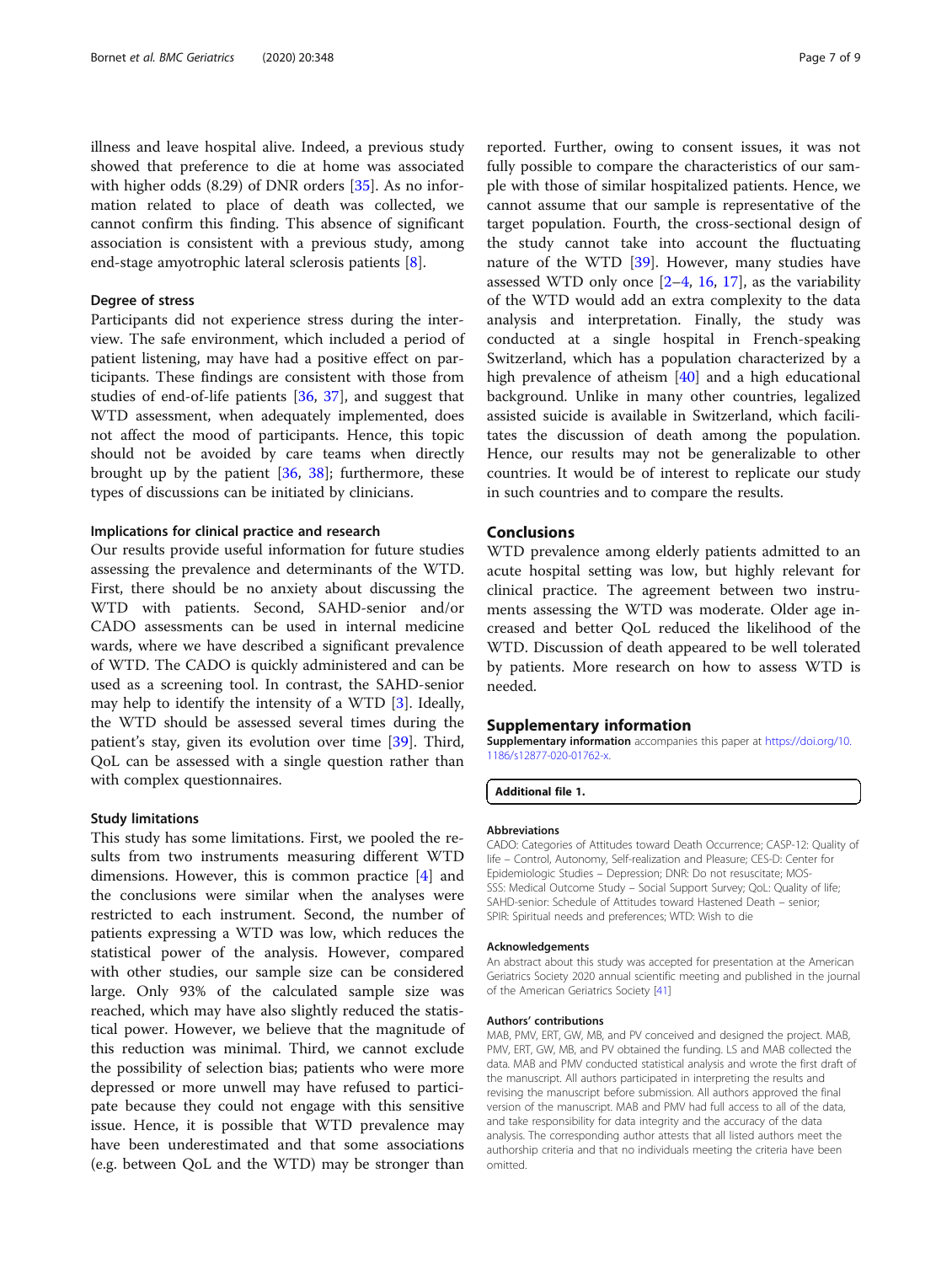#### <span id="page-7-0"></span>Funding

This work was supported by the Leenaards Foundation, Lausanne, Switzerland. The funding source had no involvement in the study design, data collection, analysis and interpretation, writing of the report, or decision to submit the article for publication.

#### Availability of data and materials

Individual data from participants who consented for their data to be shared with other investigators can be made available. Requests will be evaluated on an individual basis and, if necessary, submitted to the ethics commission of Canton Vaud for approval.

#### Ethics approval and consent to participate

The ethics commission of Canton Vaud (CER-VD, [www.cer-vd.ch\)](http://www.cer-vd.ch) approved the study (reference 2017–01875, decision of 6 December, 2017). The study was performed in accordance with the Helsinki declaration and its former amendments, and in accordance with the relevant Swiss legislation. Patients willing to participate provided written informed consent.

#### Consent for publication

Not applicable.

#### Competing interests

The authors report no conflict of interest.

#### Author details

<sup>1</sup>Service of Internal Medicine, Lausanne University Hospital, Rue du Bugnon 46, 1011 Lausanne, Switzerland. <sup>2</sup>Chair of Geriatric Palliative Care, Lausanne University Hospital, Lausanne, Switzerland. <sup>3</sup>Service of Palliative and Supportive Care, Lausanne University Hospital, Lausanne, Switzerland.

#### Received: 18 October 2019 Accepted: 8 September 2020 Published online: 14 September 2020

#### References

- 1. Rehmann-Sutter C, Gudat H, Ohnsorge K. The patient's wish to die : research, ethics, and palliative care. Oxford: Oxford University Press; 2015.
- 2. Rurup M, Deeg D, Poppelaars J, Kerkhof A, Onwuteaka-Philipsen B. Wishes to die in older people, a quantitative study of prevalence and associated factors. Crisis. 2011;32(4):194–203.
- 3. Dürst AV, Spencer B, Büla C, Fustinoni S, Mazzocato C, Rochat E, et al. Wish to die in older patients: development and validation of two assessment instruments. J Am Geriatr Soc. 2020;68(6):1202–9.
- 4. Rubli Truchard E, Monod S, Jox R. The wish to die in elderly nursing homes residents [abstract]. J Am Geriatr Soc. 2018;66(Suppl 2):S113.
- 5. Dennis M, Wakefield P, Molloy C, Andrews H, Friedman T. A study of selfharm in older people: mental disorder, social factors and motives. Aging Ment Health. 2007;11(5):520–5.
- 6. Ayalon L, Shiovitz-Ezra S. The relationship between loneliness and passive death wishes in the second half of life. Int Psychogeriatr. 2011; 23(10):1677–85.
- 7. Monforte-Royo C, Villavicencio-Chavez C, Tomas-Sabado J, Balaguer A. The wish to hasten death: a review of clinical studies. Psychooncology. 2011; 20(8):795–804.
- 8. Albert SM, Rabkin J, Del Bene M, Tider T, O'sullivan I, Rowland LP, et al. Wish to die in end-stage ALS. Neurology. 2005;65(1):68–74.
- Almeida OP, Draper B, Snowdon J, Lautenschlager NT, Pirkis J, Byrne G, et al. Factors associated with suicidal thoughts in a large community study of older adults. British J Psychiatry. 2012;201(6):466–72.
- 10. Goldney RD, Fisher LJ, Wilson DH, Cheok F. Suicidal ideation and healthrelated quality of life in the community. Med J Aust. 2001;175(10):546–9.
- 11. Fairweather-Schmidt AK, Batterham PJ, Butterworth P, Nada-Raja S. The impact of suicidality on health-related quality of life: a latent growth curve analysis of community-based data. J Affect Disord. 2016;203:14–21.
- 12. Schneider F, Kaplan V, Rodak R, Battegay E, Holzer B. Prevalence of multimorbidity in medical inpatients. Swiss Med Wkly. 2012;142:w13533.
- 13. Chevaux F, Gagliano M, Waeber G, Marques-Vidal P, Schwab M. Patients' characteristics associated with the decision of "do not attempt cardiopulmonary resuscitation" order in a Swiss hospital. Eur J Intern Med. 2015;26(5):311–6.
- 14. Dupont WD, Plummer WD. Power and sample size calculations. A review and computer program. Control Clin Trials. 1990;11(2):116–28.
- 15. Callahan CM, Unverzagt FW, Hui SL, Perkins AJ, Hendrie HC. Six-item screener to identify cognitive impairment among potential subjects for clinical research. Med Care. 2002;40(9):771–81.
- 16. Rosenfeld B, Breitbart W, Galietta M, Kaim M, Funesti-Esch J, Pessin H, et al. The schedule of attitudes toward hastened death. Cancer. 2000;88(12):2868–75.
- 17. Schroepfer TA. Mind frames towards dying and factors motivating their adoption by terminally ill elders. J Gerontol B Psychol Sci Soc Sci. 2006;61(3): S129–39.
- 18. Siegrist J, Wahrendorf M, Von dem Knesebeck O, Jürges H, Börsch-Supan A. Quality of work, well-being, and intended early retirement of older employees—baseline results from the SHARE study. Eur J Pub Health. 2007; 17(1):62–8.
- 19. Hyde M, Wiggins RD, Higgs P, Blane DB. A measure of quality of life in early old age: the theory, development and properties of a needs satisfaction model (CASP-19). Aging Ment Health. 2003;7(3):186–94.
- 20. Hyde M, Higgs P, Wiggins R, Blane D. A decade of research using the CASP scale: key findings and future directions. Aging Ment Health. 2015;19(7):571–5.
- 21. Bowling A. Just one question: if one question works, why ask several? J Epidemiol Community Health. 2005;59(5):342–5.
- 22. De Boer A, Van Lanschot J, Stalmeier P, Van Sandick J, Hulscher J, De Haes J, et al. Is a single-item visual analogue scale as valid, reliable and responsive as multi-item scales in measuring quality of life? Qual Life Res. 2004;13(2): 311–20.
- 23. Anderson D, Bilodeau B, Deshaies G, Gilbert M, Jobin J. Validation canadienne-française du «MOS Social Support Survey». Can J Cardiol. 2005; 21(10):867–73.
- 24. Sherbourne CD, Stewart AL. The MOS social support survey. Soc Sci Med. 1991;32(6):705–14.
- Radloff LS. The CES-D scale: a self-report depression scale for research in the general population. Appl Psychol Meas. 1977;1(3):385–401.
- 26. Führer R, Rouillon F. La version française de l'échelle CES-D (Center for Epidemiologic Studies Depression Scale). Psychiatr Psychobiol. 1989;4(3): 163–6.
- 27. Frick E, Riedner C, Fegg M, Hauf S, Borasio G. A clinical interview assessing cancer patients' spiritual needs and preferences. Eur J Cancer Care. 2006; 15(3):238–43.
- 28. Charlson ME, Pompei P, Ales KL, MacKenzie CR. A new method of classifying prognostic comorbidity in longitudinal studies: development and validation. J Chronic Dis. 1987;40(5):373–83.
- 29. Bergstrom N, Braden B, Laguzza A, Holman V. The Braden scale for predicting pressure sore risk. Nurs Res. 1987;36(4):205–10.
- 30. Bellido-Perez M, Monforte-Royo C, Tomas-Sabado J, Porta-Sales J, Balaguer A. Assessment of the wish to hasten death in patients with advanced disease: a systematic review of measurement instruments. Palliat Med. 2017; 31(6):510–25.
- 31. Chopik WJ. Death across the lifespan: age differences in death-related thoughts and anxiety. Death Stud. 2017;41(2):69–77.
- 32. Kelner M. Activists and delegators: elderly patients' preferences about control at the end of life. Soc Sci Med. 1995;41(4):537–45.
- 33. Albrecht GL, Devlieger PJ. The disability paradox: high quality of life against all odds. Soc Sci Med. 1999;48(8):977–88.
- 34. Schein RL, Koenig HG. The Center for Epidemiological Studies-Depression (CES-D) scale: assessment of depression in the medically ill elderly. Int J Geriatr Psychiatry. 1997;12(4):436–46.
- 35. Brink P, Smith TF, Kitson M. Determinants of do-not-resuscitate orders in palliative home care. J Palliat Med. 2008;11(2):226–32.
- 36. Emanuel EJ, Fairclough DL, Wolfe P, Emanuel LL. Talking with terminally ill patients and their caregivers about death, dying, and bereavement: is it stressful? Is it helpful? Arch Intern Med. 2004;164(18):1999–2004.
- 37. Porta-Sales J, Crespo I, Monforte-Royo C, Marin M, Abenia-Chavarria S, Balaguer A. The clinical evaluation of the wish to hasten death is not upsetting for advanced cancer patients: a cross-sectional study. Palliat Med. 2019;33(6):570–7.
- 38. Larson DG, Tobin DR. End-of-life conversations: evolving practice and theory. JAMA. 2000;284(12):1573–8.
- 39. Ohnsorge K, Gudat H, Rehmann-Sutter C. Intentions in wishes to die: analysis and a typology - a report of 30 qualitative case studies of terminally ill cancer patients in palliative care. Psychooncology. 2014;23(9):1021–6.